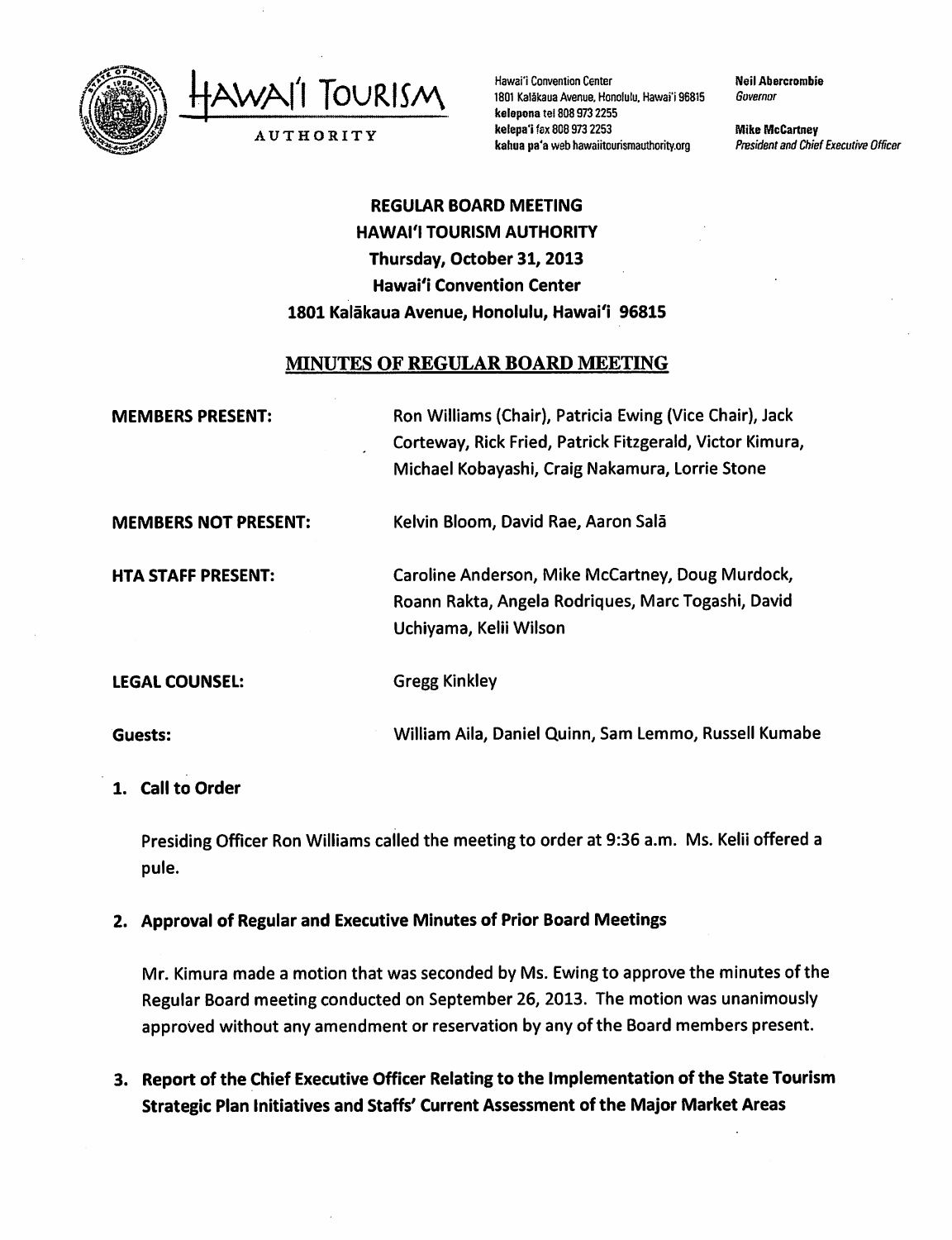Mr. McCartney reported on his presentation to the Kailua Neighborhood Board and referred to a "Statement Attributable to Mike McCartney, President & CEO of the Hawaii Tourism Authority, Regarding Kailua, Oahu" in response to questions related to tourism capacity and the economic Impact to Kailua by visitors. Mr. McCartney also referred to his letter dated October 10, 2013 to Charles Prentiss, Chair, Kailua Neighborhood Board, regarding the Hawai'i Visitors and Convention Bureau's restrictions on postings on the Go Hawaii website by illegal vacation rentals that are not properly licensed. A "Hawaii Tourism Basic Facts'' sheet was also presented by Mr. McCartney as a resource that can be used when making public presentations. He noted that in regards to Access, Hawaii isthe fourth largest port of entry for international air travel to the United States.

Mr. McCartney referred to the current concern related to the recent Waikiki beach sand erosion. Mr. McCartney expressed appreciation to HTA Board member, Vic Kimura, Sam Lemmo {Department of Land and Natural Resources ("DLNR") Office of Conservation and Coastal Lands), Mayor Kirk Caldwell and many others who have historical knowledge of past sand erosion at Waikiki Beach for their assistance in helping him to fully understand the issue and that "mother nature is the cause of the erosion." HTA will continue to work with the DLNR to the monitor the situation and seek a long term "fix." He distributed seven photographs of the beach erosion area at Waikiki Beach.

Mr. McCartney further reported that he has been meeting with the various Counties on how best to allocate Transient Accommodations Tax ("TAT") revenues. He noted the Counties' need to provide for visitor safety and that HTA will be working to ensure that TAT revenues are spent efficiently. Mr. Kimura expressed a need to do a better job of communicating to the community that funds from HTA are available. He further noted the need for HTA to visit the "sites" of the community based projects that may be funded. Mr. McCartney stated that a contractor has been hired to develop metrics and evaluation of the community based projects.

Finally, Mr. McCartney referred to the following handouts previously distributed to the Board members for discussion and reference: "Key Hawai'i Tourism Indicators, October 17, 2013" and "HTA Key Performance Indicators Dashboard" dated September 13, 2013.

#### 4. Review of Recent and Upcoming Permitted Interactions

In response to a request from Mr. Murdock, no Board member reported any recent or upcoming permitted interaction with another member.

 $\overline{2}$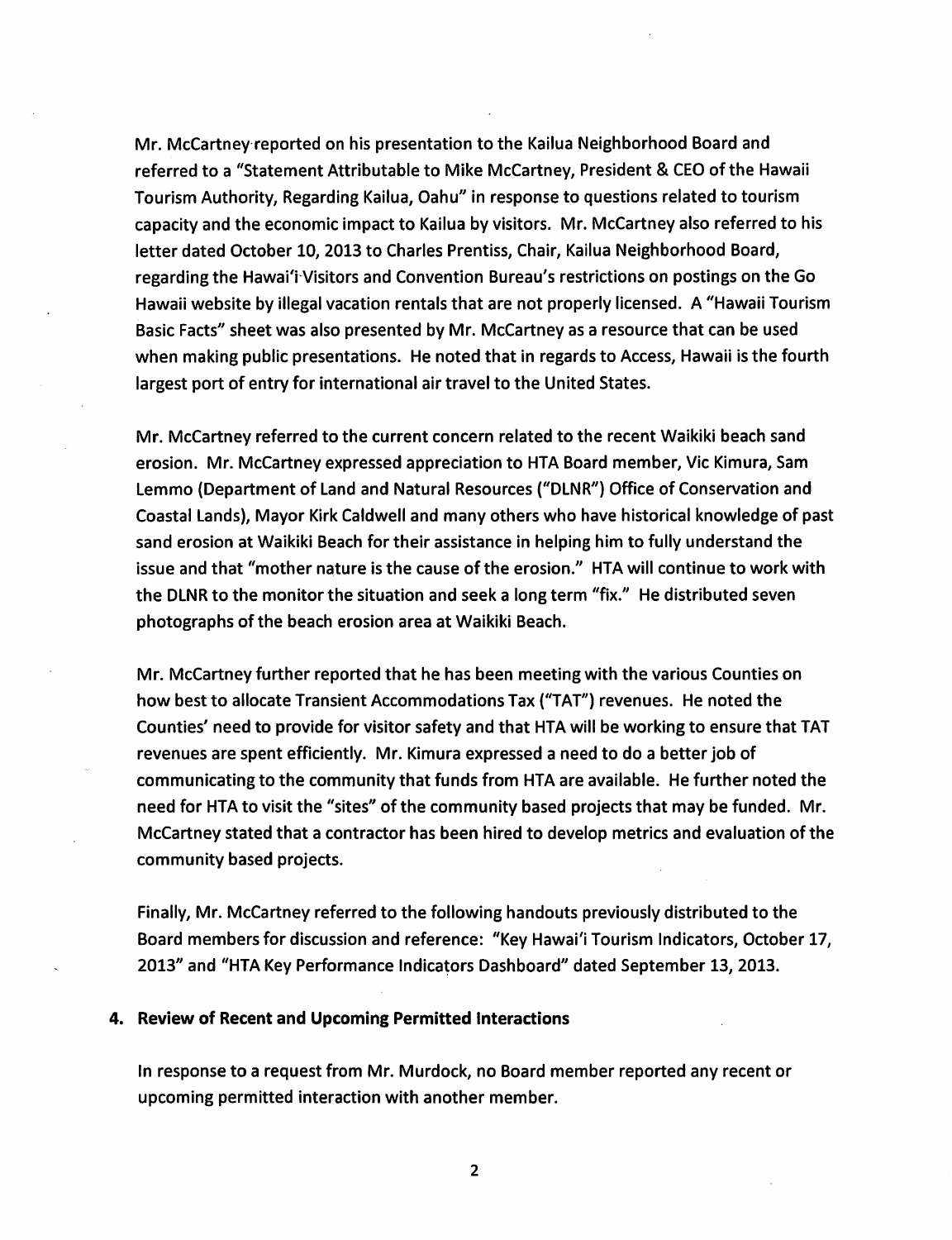#### 5. Scheduling of Future Board and Investigative Committee Meetings

Mr. Williams noted that currently the next scheduled regular Board meeting is November 21; 2013. Due to potential scheduling conflicts by Board members during the holiday season, he inquired whether Board members would be receptive to scheduling the next Board meeting to early December and that meeting would also serve as the regular monthly meeting in December. There was a consensus to rescheduling the November 21 Board meeting. Staff will be contacting each Board member to determine the best possible date. It appeared from a consensus of the Board that December 5, 2013 was the best date for the next Board meeting. Mr. Williams requested Board members who are members of the various HTA investigative committees to retain the previously scheduled dates for Board meetings (November 21 and December 26) as possible dates for investigative committee meetings.

#### 6. Presentation and Discussion on Visitor Statistics

Mr. Uchiyama presented a PowerPoint presentation entitled "Current Visitor Data, September 2013" dated October 31, 2013. In addition to a hard-copy of the presentation, he also referred to the "HTA Key Performance Indicators Dashboard" for consideration and discussion.

As an overview, he noted the following in 2013 year-to-date: visitors have contributed \$40 million per day to Hawai'i's economy and reflected an increase from an average \$39 million per day in 2012 year-to-date; expenditures was 4.1% higher at \$11 billion; arrivals was up 4.5% at 6,256,793 visitors; and, visitor days was up 2.7%. However, Mr. Uchiyama also noted the following for the month of September 2013: visitors spent \$1 billion that represented a 4% reduction; arrivals decreased by 1% to 594,181 visitors and reflected one less weekend, an early Labor Day weekend, and a decrease in air seat capacity out of U.S. West; and, daily expenditures decreased by 3.6% to \$199 per person.

Mr. Uchiyama continued his presentation with a discussion of HTA's key performance indicators by comparing HTA targets vs. September actuals. He noted that arrivals and spending was slightly below targets and identified as a major cause of that drop was in the Japan market where larger capacity aircraft anticipated to be used in that market was not used. However, the indicators on a year-over-year basis were "still pacing ahead." In regards to island distribution, Mr. Uchiyama stated that "allislands showed year-over-year arrivals growth but moderate performance against targets."

 $\overline{\mathbf{3}}$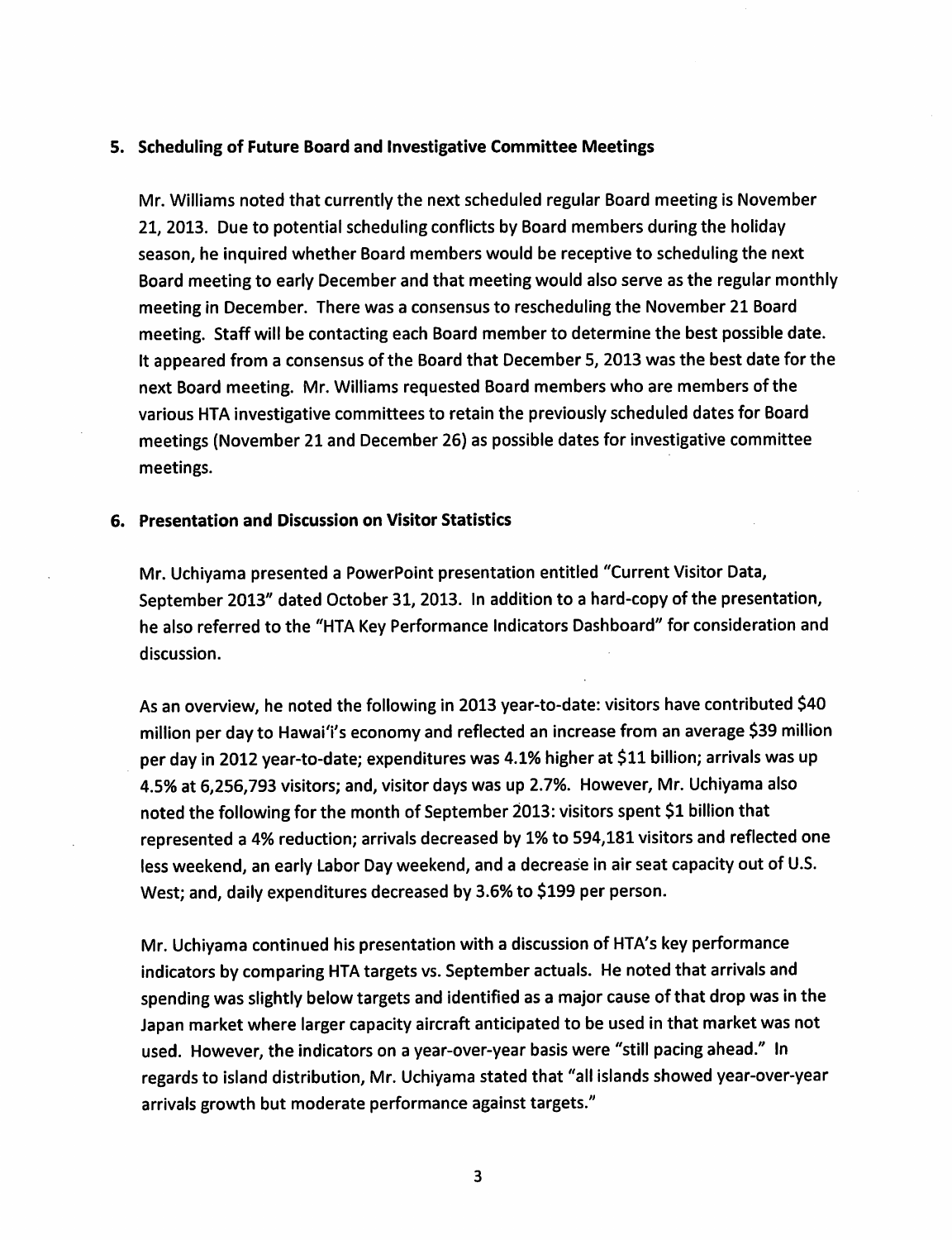In regards to total air seats (scheduled and charter), Mr. Uchiyama noted a flatten trend as of September 2013. Although there was a decline in charter seats and a lack of air seats due to smaller capacity aircraft from U.S. West and the cancellation of flights from Washington, D.C, he noted that air seat capacity from Japan, Oceania and Asia "will continue to see growth." Mr. Uchiyama reported that the average daily visitor census for September 2013 was down 1% in comparison to September 2012 and expressed the "need to work on improving census in the shoulder periods." He noted that Hawai'i was able to improve its census during the past shoulder period in the months of April and May 2013.

In regards to visitor spending, Mr. Uchiyama reported that although visitor spending was down in September 2013 we were still ahead year-over-year. He noted that the Japan market had the largest reduction in daily expenditure due primarily to a drop in length of stay. He also noted that expenditures from the Canada market "surprisingly rose." Mr. Uchiyama continued with a discussion of expenditure categories and stated that "expenditures for lodging and transportation continued to trend upwards while expenditures for shopping and entertainment continued to trend downwards.

In regards to occupancy, Mr. Uchiyama reported a "record year-over-year for August" and that the average daily rate "hit a record in August" at \$240.05. He stated that the "historical pattern remain the same" for hotel occupancy on each island and that Kaua'i was the only island to show growth in occupancy in August.

In regards to visitor arrivals from each market in September, Mr. Uchiyama reported that U.S. West was down 5.9% due primarily to a reduction in airlift; that U.S. East and Canada was flat; that Japan showed moderate growth; that China and Korea continued to show growth; that Europe is "starting to plateau in arrivals and need to work on daily spend;" and, that Oceania "has shown growth due to an increase in flights."

Finally, Mr. Uchiyama provided a brief preliminary overview of October visitor data. He stated that Hawai'i is "pacing well in arrivals with growth in the Asia market" and that there were 28 charters from Japan reflecting an "incremental" increase from 15 charters on a normal basis. He stated the need to continue working on developing more interest on flights to Kona and that "it will be real interesting going into 2014."

## 7. Presentation and Discussion of Second Quarter Contractor Evaluations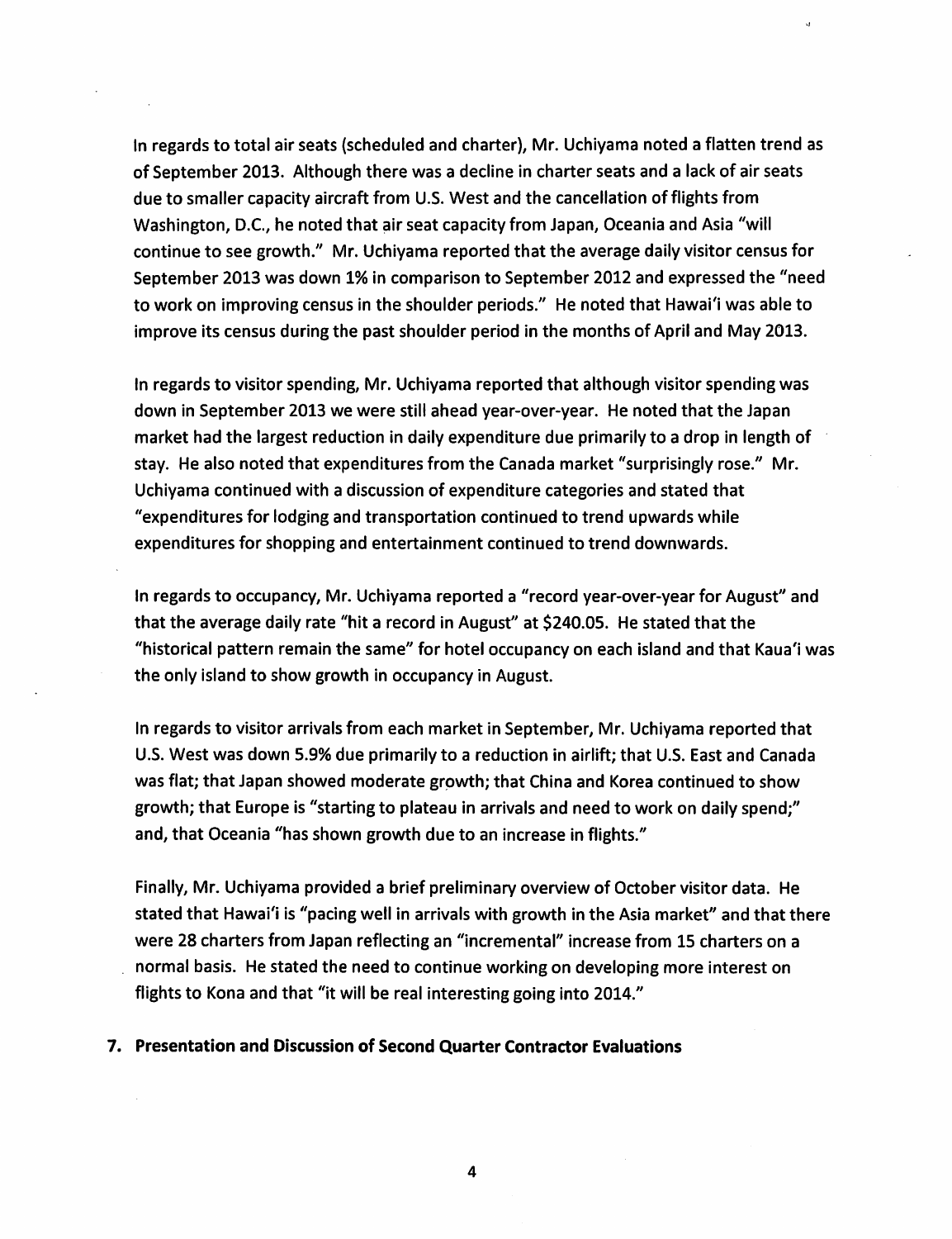Mr. Uchiyama discussed the contractors' performance by referencing in each major market area the applicable key performance indicators, targets, and variances against the annual tourism marketing ("ATM") plan.

In regards to U.S. West, Mr. Uchiyama stated we are "missing our targets but not by much" and that "year-over-year was still good." He added we are "hitting on distribution to the neighbor islands." In regards to U.S. East, "O'ahu is the only target being hit," For the Canadian market, we are ahead oftargets for arrivals. In regards to ATM plan variances, Mr. Uchiyama noted a "positive" factor by Hawai'i being presented on the NBC Today Show and the Google map tracking of Hawai'i's trails. He noted a "fall off" in air seats" but the Hawai'i Visitors and Convention Bureau is addressing that by working with wholesalers.

In regards to the Japan market, Mr. Uchiyama stated we are "missing aggressive targets." He had hoped to implement a target of two million arrivals by 2016. He noted the anticipated larger aircraft in the Japan market did not materialize. On a year-over-year basis, the Japan market "looks good." In regards to the Meetings, Conventions and Incentive ("MCl") market in Japan, the Contractor was able to create two new events that caused more arrivals. The Contractor also created an "island push" to promote travel to the neighbor islands that "went really well." In regards to the Contractor's budget, "everything is in line." All programs and projects are being executed based on the annual tourism marketing plan.

Mr. Kimura asked if the anticipated larger capacity air craft were "on line, would the arrivals be different?" Mr. Uchiyama responded that "the numbers would be better" but noted the "load factors were good on current aircraft." Mr. Uchiyama confirmed an understanding expressed by Mr. Williams that Japan airfares have dropped because of competition from Korean Airlines and there will be more low cost air carriers entering the Japan market. In response to an inquiry from Mr. Williams regarding the MCI market, Mr. Uchiyama stated the market was "doing well because our targets were conservative" and the targets may "need to change by going through a process that will not rely on a historical five-year trend." Instead, we will be looking at targets used by other competitive destinations.

In regards to Oceania, Mr. Uchiyama stated we are "hitting all targets on all islands except for Molokai" and that the new bookings targets for MCl "were exceeded."

In regards to the China market, Mr. Uchiyama stated that the "targets were exceeded" and the island distribution "was good." There was also a slight growth in the MCl market. The ATM plan objectives are all being met and that tour packages are being developed for the

5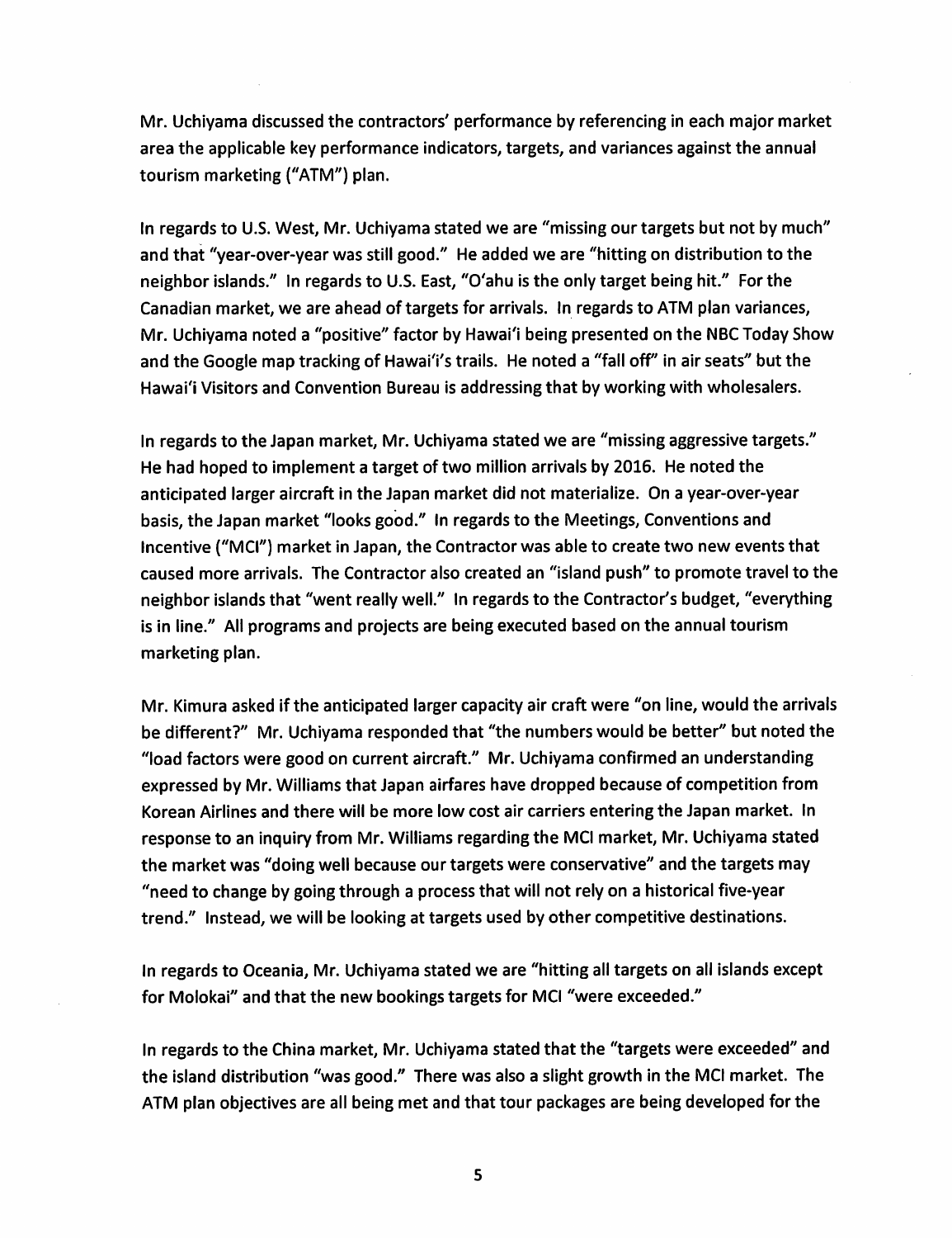"higher end" segment of the market. Mr. Uchiyama added that the China market "will explode" with new flights from Beijing and more flights from Shanghai.

In response to a question from Mr. Fitzgerald regarding visa processing, Mr. Uchiyama stated the waiting period is currently two weeks and faster then it was two years ago. Mr. Fried asked if there is any interest in flights from other cities in China. Mr. Uchiyama responded there are "discussions going on with air carriers."

In regards to the Korea market, Mr. Uchiyama stated the contractor was "hitting targets but MCI was below target."

Mr. Uchiyama initiated a discussion of the "Meet Hawai'i" program, which represents a joint effort by the Hawai'i Visitors and Convention Bureau and the Hawai'i Convention Center contractor (SMG). He noted we are "on pace" within the short term but behind pace in 2018. The second quarter goal was reached. Mr. Uchiyama noted that incentives for sales staff helped to improve performance and instituted evaluations that could lead to termination. Mr. Uchiyama again expressed the need to "re-set" goals because "the pace towards 2018 must be reached."

Mr. Kimura discussed the concern of recognizing "who booked what" and who should get credit for a salesperson who participated in the booking. Mr. Uchiyama responded that "lead generation" in not as important as it was in past under the current system. Instead, "actual booking is credited" and each booking is evaluated to determine the extent of involvement by each salesperson.

Mr. Corteway asked if Kona Airport "gets busy, can we handle it?" Mr. Uchiyama responded that Kona Airport is currently handling charter flights. Customs is still being conducted on O'ahu with the flights continuing to Kona. Mr. Uchiyama noted that the Airports Division at the Honolulu International Airport is proposing to train customs agents on O'ahu and flying the agents to Kona to meet the additional flights.

Mr. Williams reported he attended a meeting of the U.S. Travel Association where there was a discussion of government funding for business meetings and for state tourism authorities. He stated "it was a good meeting" and "Hawai'i should be a part of this organization."

## 9. Presentation, Discussion and Approval of Joint HTA-DLNR Programs in Accordance with **Act 161**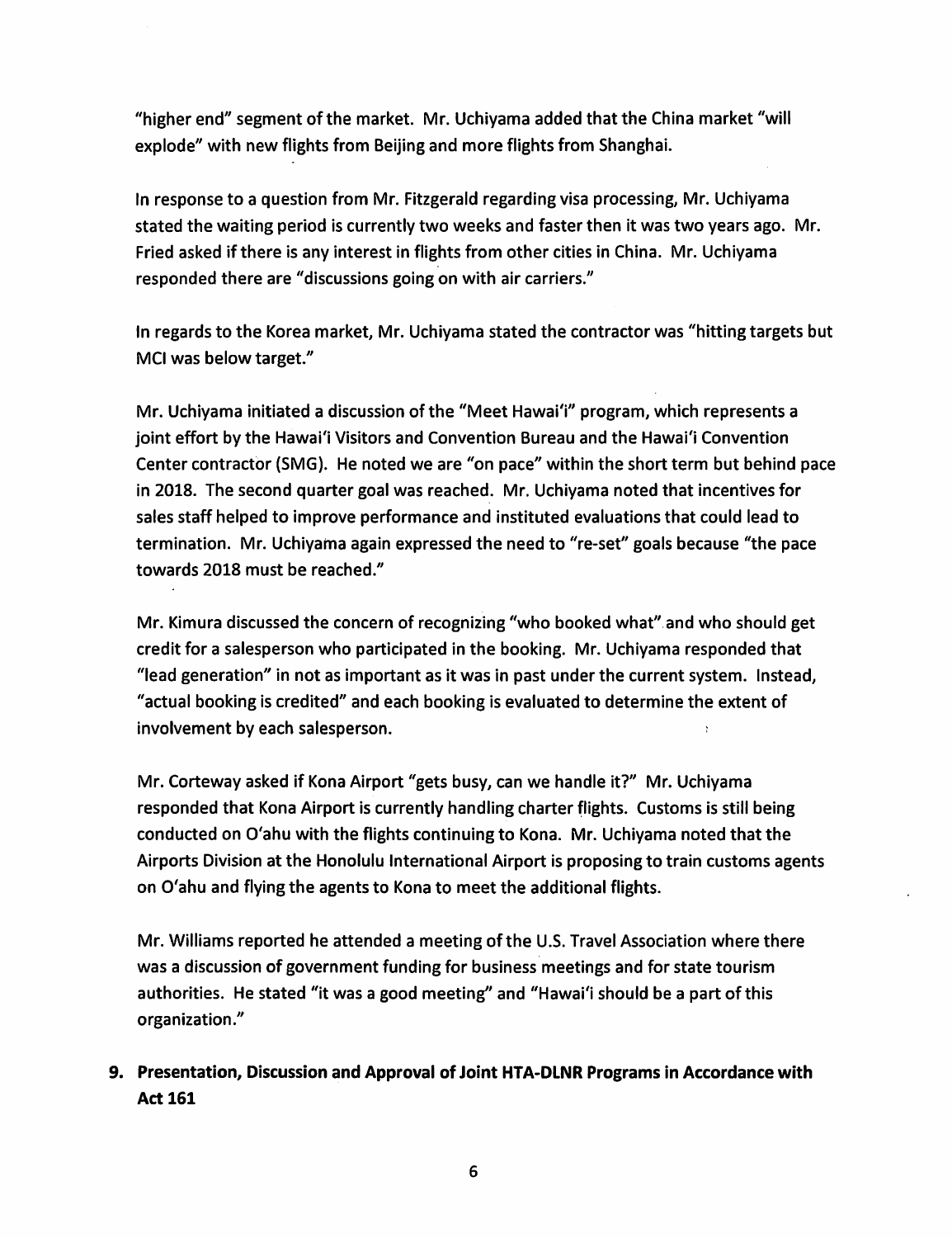(This agenda item was taken out of order.)

Mr. Aila appeared in his capacity as the Director of Land and Natural Resources and initiated a discussion of proposed expenditures funded by an estimated \$3 million in "excess" TAT revenues allocated from the general fund to DLNR under Act 161, Session Laws of Hawai'i 2013 ("Act 161"). Under Act 161, the expenditures required the approval of both the HTA Board and the Board of Land and Natural Resources ("BLNR"). Mr. Aila expressed appreciation for HTA's efforts to promote products that visitors come to Hawai'i to experience with its residents. He noted that funding for State Parks will continue to receive the same level of funding and funding for shoreline programs will be enhanced. Law enforcement at camping areas will also be enhanced in a manner consistent with HTA's strategic plan. Mr. Aila expressed the desire to not dedicate specific amounts of money to certain programs or projects and that he would prefer funding flexibility to address "what is happening on the ground."

Mr. Kimura asked how much money is DLNR getting from the government to protect natural resources and "how much money do you need?" Mr. Aila responded that DLNR currently receives funding representing 1% of the entire state budget, which includes onethird from the general fund, one-third from special funds, and one-third from federal funds, and that he "could use 100% more." He is currently addressing reductions in funding for "evasive species and for humpback whales." In regards to moneys in the special funds, DLNR has implemented programs to increase revenues going into the funds, such as increased parking fees and concession revenues. However, whenever special fund revenues have increased the Legislature would correspondingly reduce its general fund appropriation.

Mr. Quinn, Administrator of DLNR's Division of State Parks, continued DLNR's presentation by providing a background of previous funding from HTA and discussed the need for regular maintenance of state parks to avoid the need for major renovations and for continued funding for DLNR's resource management program that have experienced substantial funding reductions over the past 20 years. He distributed numerous documents bound in a file folder and presented at the meeting for the Board's consideration, including a "submittal" approved by the BLNR approving the expenditure of TAT revenues and various spreadsheets detailing specific projects and activities that would be funded in Fiscal Years 2014 to 2018. He identified the various DLNR Divisions and the funding they would receive as follows: Office of Conservation and Coastal Lands (\$600,000), Division of Conservation and Resource Enforcement (\$300,000), State Parks (\$1,995,000), Division of Forestry and Wildlife (\$105,000).

 $\overline{\mathbf{z}}$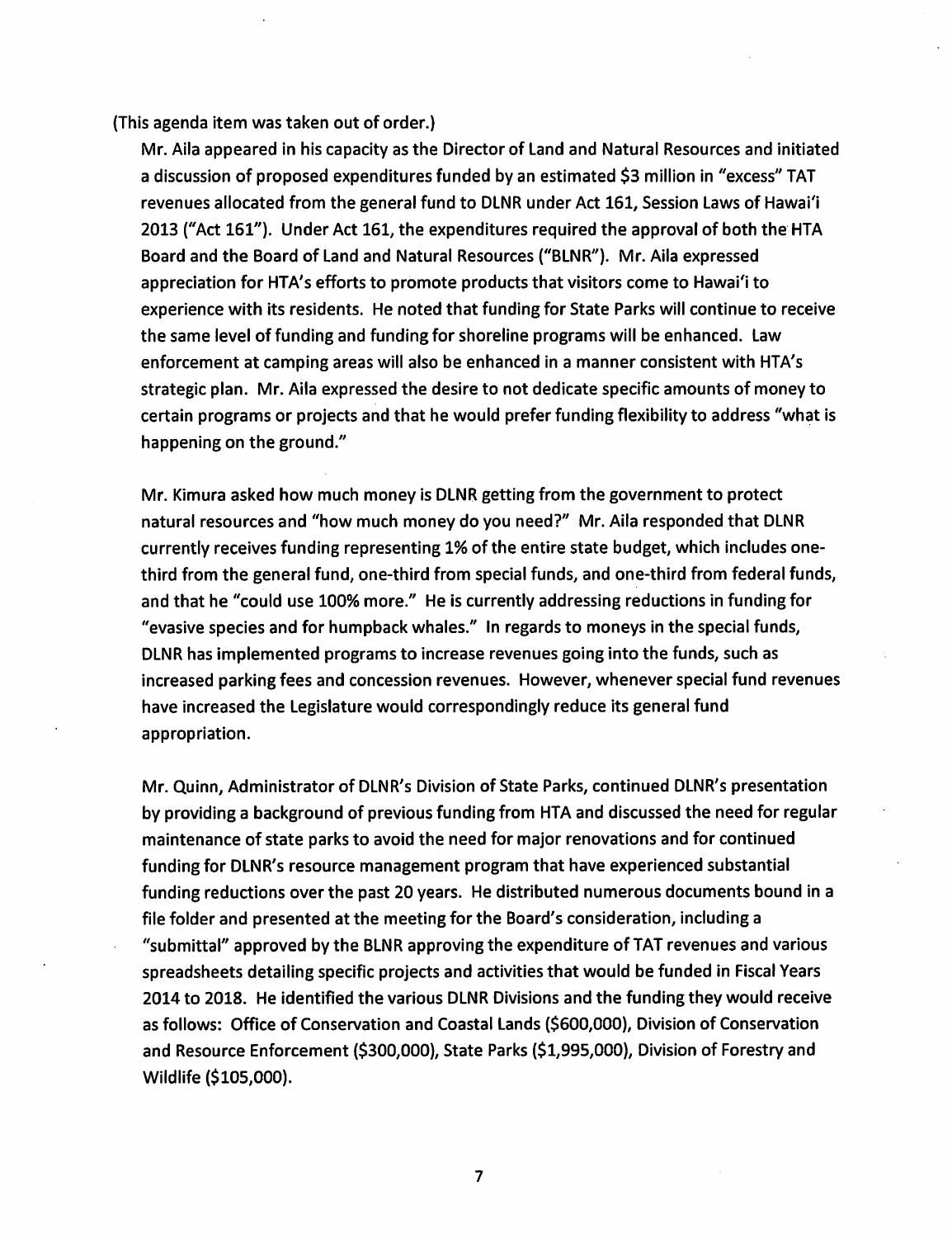Mr. Williams stated his desire that the current discussion of DLNR's proposal should focus on "how to do it better" for the future and that a vote on the proposal would be at the December Board meeting. Ms. Kelii discussed HTA's current process for funding natural resources and state parks through plans submitted by DLNR to HTA. Specific projects identified for funding were previously identified in a study conducted by HTA of state parks requiring major improvements or renovations. Mr. Kimura asked Ms. Kelii that based on her meetings with DLNR "did you ask how much is needed to do it the right way and not just how to spend the \$3 million." He added that "we should be asking the question that 'if you had your druthers, what do you need within the next five years?" Ms. Kelii responded that she did not asked these questions. She further noted that DLNR may not have the "capacity" or "resources" to spend more than \$3 million. Mr. Quinn discussed the need for immediate funding to fix current projects. Mr. Kumabe stated that the funding priority is based on the need to be more "dynamic."

Mr. Williams suggested that the Board should defer action. Instead, we should discuss the current program as the beginning of a "model" that we can use to move forward to get things done and work with other agencies. Ms. Stone stated that Act 161 is "brand new" and the process going forward should not be a "hit or miss." Instead, we should have an overall process that needs to be approved and not just a process to approve individual projects. Ms. Stone expressed a need to review a "process" that the Board can use to approve funding. Mr. Fitzgerald noted that HTA is being held accountable under Act 161 and that the Board does not have the ability to evaluate funding for individual projects. He expressed the need to know DLNR's priorities, especially when there is no assurance that the \$3 million funding will continue into the future. Mr. McCartney suggested that a memorandum of understanding ("MOU") be drafted to "spell out our relationship" with DLNR that would be approved by both the HTA Board and the BLNR. The HTA brand sustainability plan should also be incorporated into the MOU.

Mr. Kimura requested that staff provide the Board with (1) a summary of the current forms being used to evaluate funding for the various projects or activities; (2) the identification of priorities that were presented by DLNR and discussed with HTA staff and how these priorities were evaluated or assessed by HTA staff; and, (3) a draft MOU that would be approved by the HTA Board and the BLNR. Mr. McCartney added that we need to know how the money will be spent, what are the priorities, and how will each project or activity be evaluated.

The meeting was recessed at 11:20 a.m. The meeting was reconvened at 12:00 p.m.

8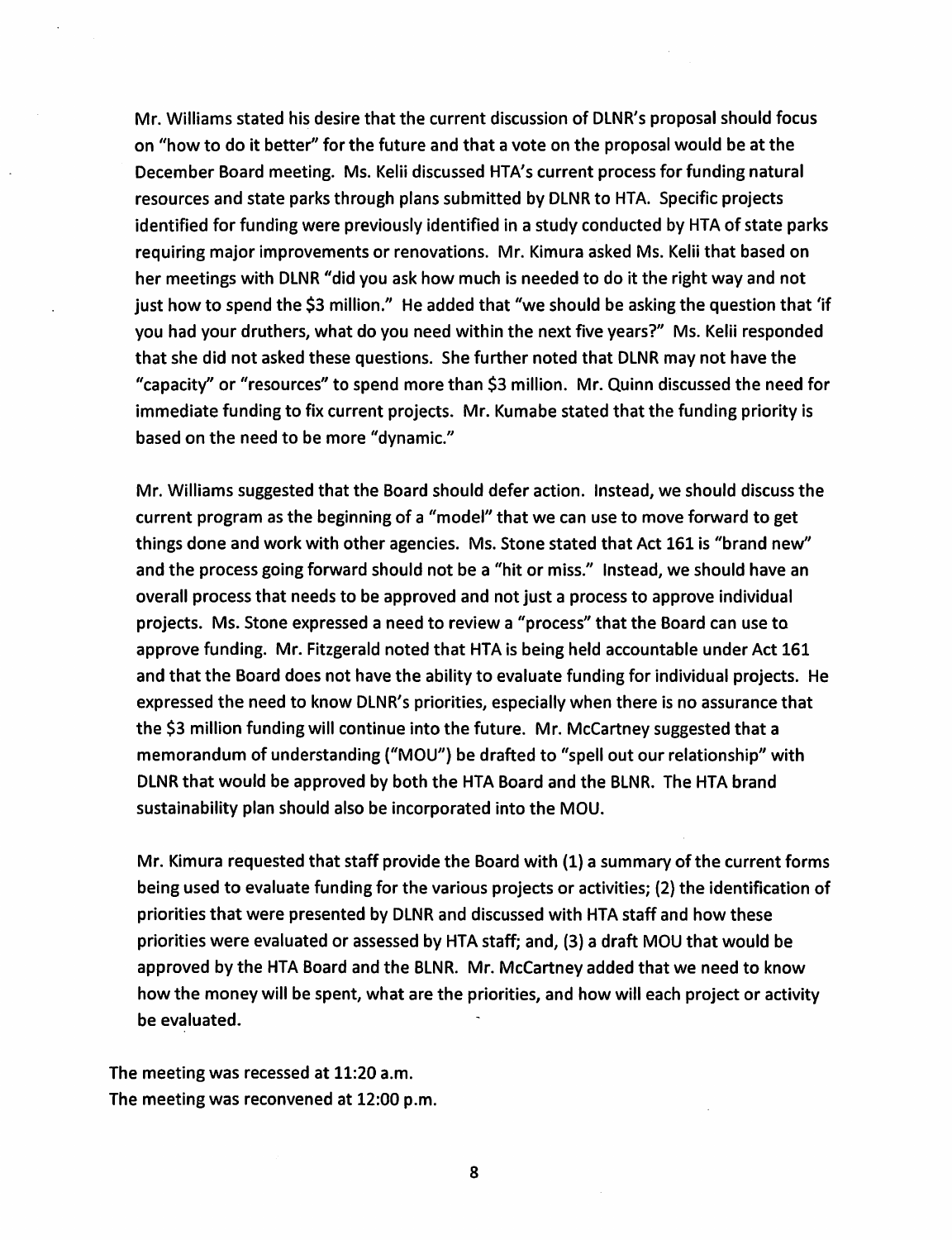#### 8. Approval of HTA's Financial Reports

Mr. Togashi referred to the written summary and financial statements for the months ending August 31, 2013 and September 30, 2013 that were previously distributed to the Board. He stated there were "no anomalies to the financial statements." Mr. Togashi noted that due to a recent change, HTA currently receives TAT revenues on a pro-rated equal installment basis. For instance, based on HTA's total FY 2014 appropriation of \$82 million, HTA will receive one-twelfth of its total appropriation on a monthly basis or \$6,833,333.37 each month. Based on this current method of TAT distribution, HTA has received \$4.3 million less in September as compared to last year. In response to a question from Mr. Fitzgerald whether this new method for distributing TAT revenues will impact HTA's management of its funds, Mr. Togashi stated there would be no significant effect because HTA executes many of contracts at the end of the calendar year.

Mr. Kimura requested staff to provide the average collection cycle in days of the convention center receivables.

Mr. Kimura made a motion that was seconded by Mr. Fitzgerald to approve the financial statements as of August 31, 2013 and September 30, 2013. The motion was unanimously approved all the Board members present without reservations.

#### 10. Presentation, Discussion and Approval of HTA Policy Positions for 2014 Legislative Session

Mr. McCartney referred to a draft "Board Resolution 14-01, Resolution Regarding Authority to Present Policy Positions" ("Resolution") that he intends to reply upon as approved positions of the Board when presenting public policy positions on behalf of the HTA during calendar year 2014. Generally, he will rely upon positions consistent with HRS chapter 201B, the Hawai'i State Planning Act related to "visitor industry" codified as HRS section 226-8, the State of Hawai'i Tourism Strategic Plan, the HTA Strategic Plan for 2014-2015, the HTA Brand Sustainability Plan, and any other action approved by the Board.

The Resolution authorizes policy positions that are consistent with previous HTA positions but includes the following additional positions: "encourage the allocation of additional Transient Accommodation Tax from the general fund to continuously enhance and improve the tourism product;" support "incentives or other tax credits for upgrading, improving and expanding the visitor plant;" that taxes levied on visitors "should go no higher than current levels;" that HTA "supports the modernization of airports and harbors;" that HTA "support

9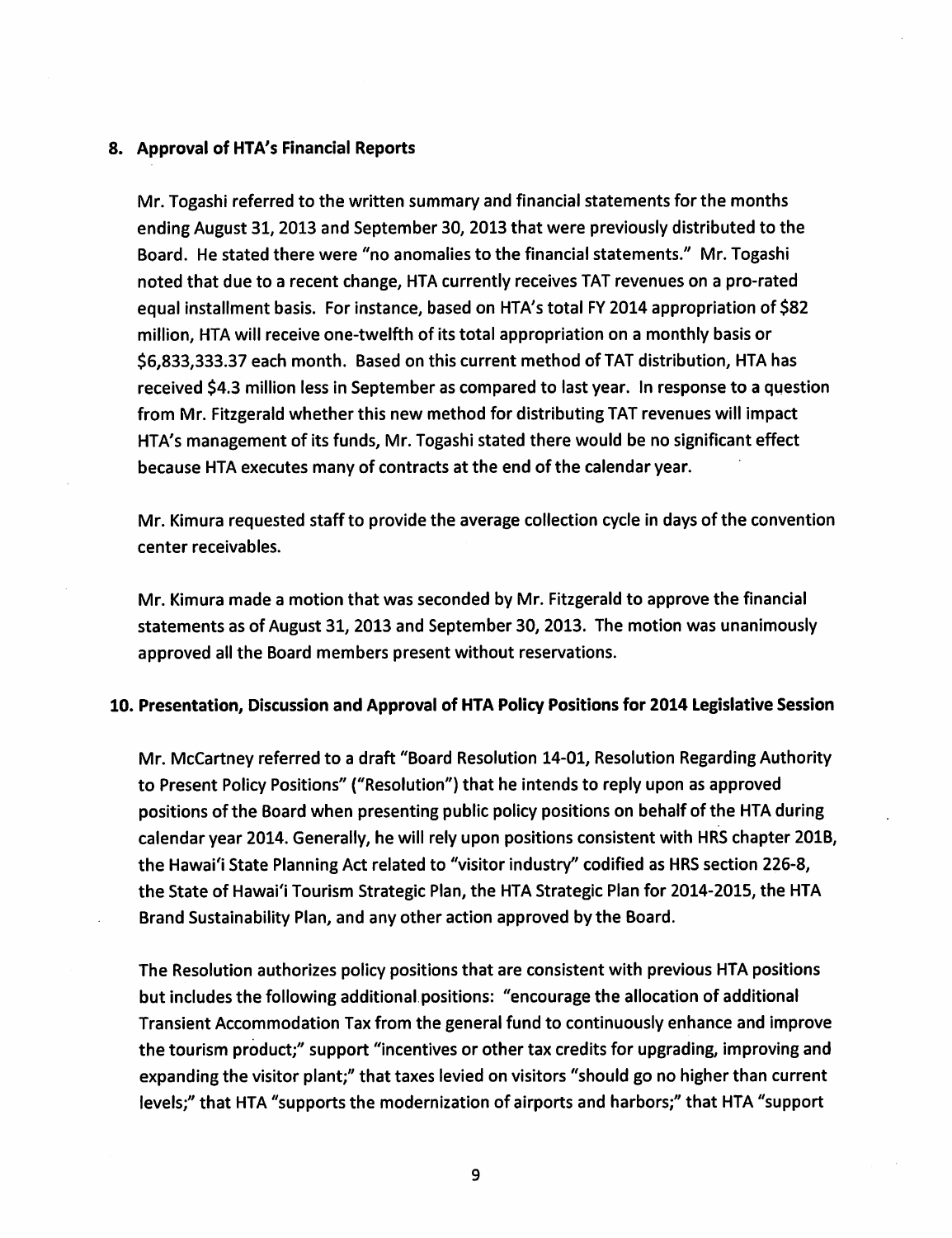visa waiver, global entry, customs/immigration pre-clearance, TSA expediting and work visa for highly skilled positions to conduct business travel;" and, support revisions to HRS chapter 201B to update "current terminology and best practices" and to provide "flexible personnel policy for HTA and opposes conversion of HTA positions from exempt to civil service positions." Mr. McCartney recognized that individual Board members might have "personal positions" on a matter that may be different from the proposed HTA policy positions. He emphasized that approval of the HTA resolution should not be a reflection of the "personal positions" maintained by an individual Board member.

Mr. Kimura made a motion that was seconded by Ms. Ewing to approve the "Board" Resolution 14-01, Resolution Regarding Authority to Present Policy Positions" during calendar year 2014. The motion was unanimously approved without reservations.

## 11. Report, Discussion and Approval of Annual CEO Evaluation and Contract Review by **Administrative Standing Committee**

Mr. Kimura made a motion that was seconded by Mr. Corteway to go into executive session for the purpose of evaluating an officer and employee of the HTA when matters affecting the privacy of an individual will be discussed. All the Board members present without any reservations unanimously approved the motion.

The meeting was recessed at 12:19 p.m. to conduct the executive session. The meeting was reconvened at 1:12 p.m.

Upon consideration of the annual CEO evaluation and contract review by the Administrative Standing Committee, Ms. Stone made a motion that was seconded by Mr. Kimura to adjust the compensation of the CEO by (a) approving an incentive payment of \$44,625.00, based on 85% of \$52,500.00, covering the period from January 1, 2012 to June 30, 2013; (b) adjusting the salary to \$270,000.00 per annum without incentive payment effective July 1, 2013; and (c) extending the HTA President and CEO's contract to June 30, 2017. All members present unanimously approved the motion.

Mr. Murdock recommended that the Board should consider an amendment to increase the HTA FY 2014 budget and the line items related to general administrative services by \$55,000.00 to reflect the salary adjustment for the CEO. Upon discussion with Deputy Attorney General Kinkley regarding the legal requirements to amend the agenda for this Board meeting, Mr. Fitzgerald made a motion that was seconded by Mr. Kimura to amend the agenda for this Board meeting by adding the following agenda item: "Discussion and Approval of an Amendment to